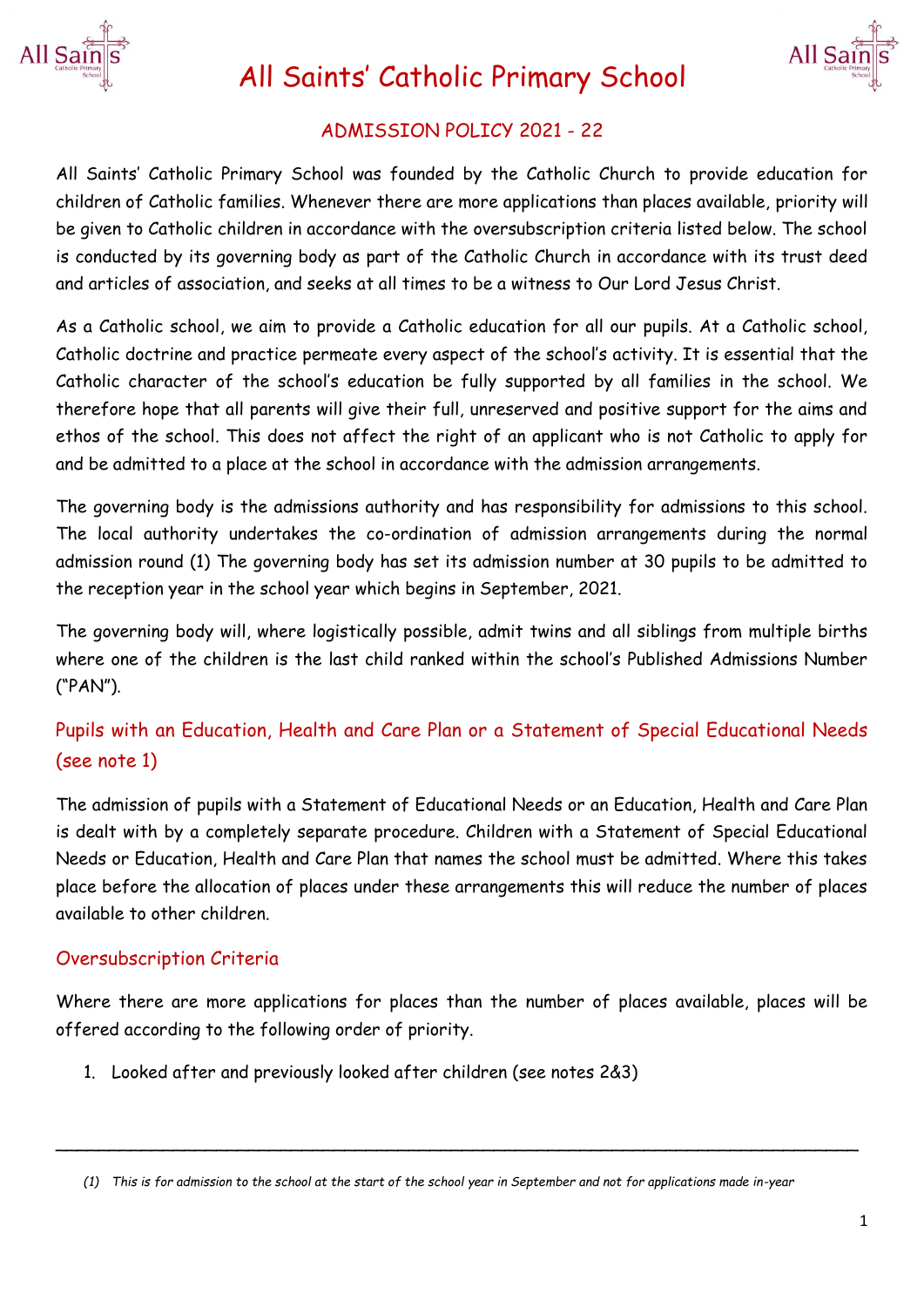2. Catholic children who are resident in the parish of All Saints' as defined in its historical boundaries up to 2010 (see notes 3)

- 3. Other Catholic children (see note 3)
- 4. Any other children.

#### *Within each of the categories listed above, the following provision will be applied*

- (i) The attendance of a brother or sister at the school at the time of enrolment will increase the priority of an application within each category so that the application will be placed at the top of the category in which the application is made after children in (1) above (see note 4)
- (ii) The children of staff will be given increased priority within each category so that the application will be placed at the top of the category in which the application is made. This applies where the member of staff has been employed at the school for two or more years at the time at which the application for admission to the school is made, and / or the member of staff is recruited to fill a vacant post for which there is a demonstrable skill shortage.

# Tie Break

Priority will be given to children living closest to the school determined by the shortest distance. Distances are calculated in a direct straight line from the child's permanent place of residence to the school. For the home address the distance will be calculated using property co-ordinates provided from Trafford's Local Land and Property Gazetteer (BS7666), Royal Mail Postal Address Information may be used in some instances. In the case of a child living in a block of flats, co-ordinates will be obtained in the same way. The co-ordinates used for the school are held in Trafford's School Admissions and Transfer system and are listed in the Directory of Primary Schools contained in Trafford's Composite Prospectus, published on Trafford's website under the title "Starting Primary School". In the event of distances being the same for two or more children where this would determine the last place to be allocated, random allocation will be carried out and supervised by a person independent of the school. All the names will be entered into a hat and the required number of names will be drawn out.

#### Application Procedures and Timetable

To apply for a place at this school in the normal admission round (2) you must complete a Common Application Form available from the local authority in which you live.

*\_\_\_\_\_\_\_\_\_\_\_\_\_\_\_\_\_\_\_\_\_\_\_\_\_\_\_\_\_\_\_\_\_\_\_\_\_\_\_\_\_\_\_\_\_\_\_\_\_\_\_\_\_\_\_\_\_\_\_\_\_\_\_\_\_\_\_\_\_\_\_\_\_\_\_*

*<sup>(2)</sup> This is for admission to the school at the start of the school year in September and not for applications made in-year.*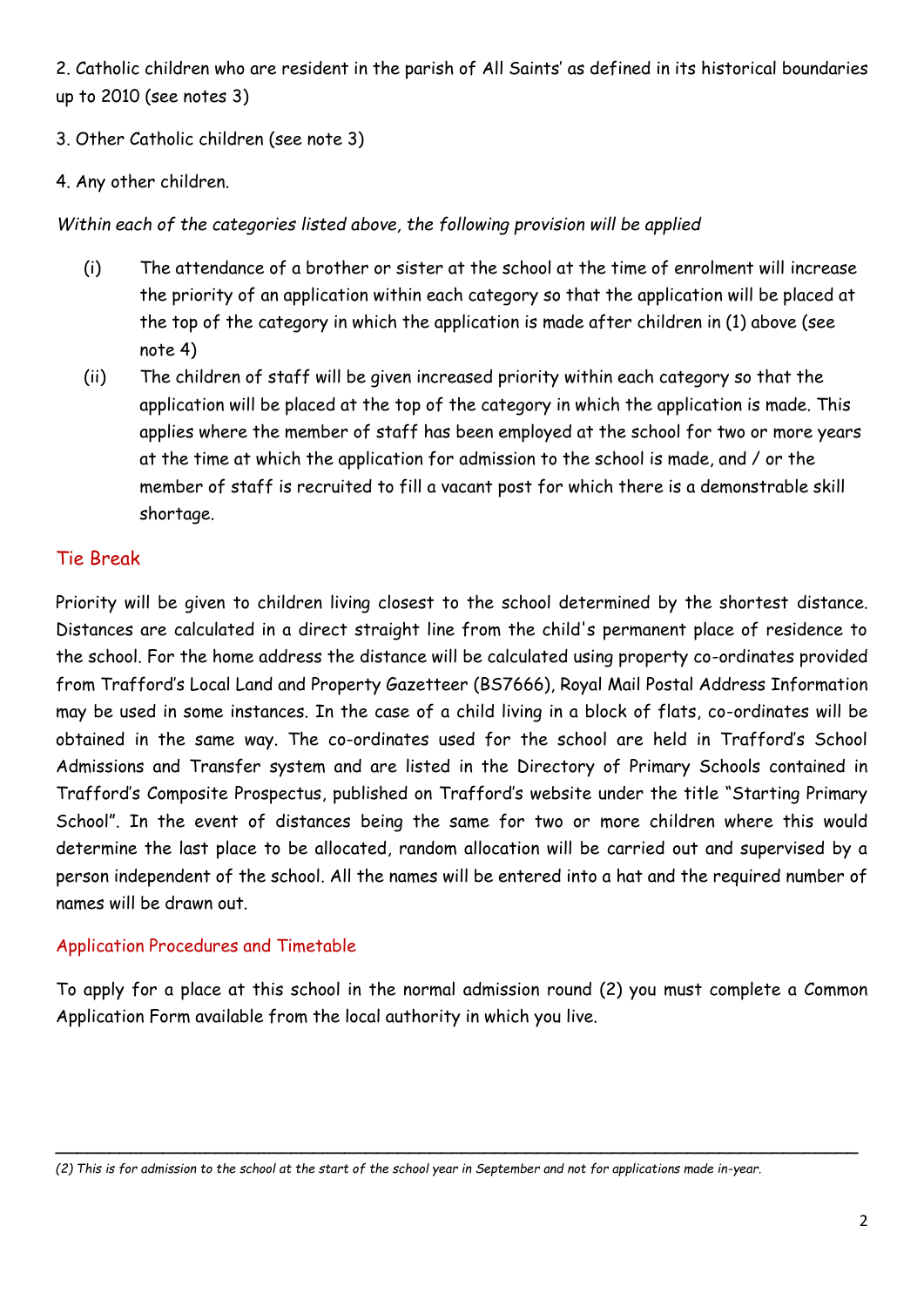You will be advised of the outcome of your application on 16th April or the next working day, by the local authority on our behalf. If you are unsuccessful (unless your child gained a place at a school you ranked higher) you will be informed of the reasons, related to the oversubscription criteria listed above, and you have the right of appeal to an independent appeal panel.

All applications which are submitted on time will be considered at the same time and after the closing date for admissions which is 15th January 2021.

### Late Applications

Late applications will be administered in accordance with your home Local Authority Primary Coordinated Admissions Scheme. You are encouraged to ensure that your application is received on time.

#### Admission of Children below Compulsory School Age and Deferred Entry

A child is entitled to a full-time place in the September following their fourth birthday. A child's parents may defer the date at which their child, below compulsory school age, is admitted to the school, until later in the school year but not beyond the point at which they reach compulsory school age, or beyond the beginning of the final term of the school year for which an offer was made. A child may take up a part-time place later in the school year, but not beyond the point at which the child reaches compulsory school age. Upon receipt of the offer of a place a parent should notify the school, as soon as possible, that they wish to either defer their child's entry to the school or take up a part-time place.

#### Admission of Children outside their Normal Age Group

A request may be made for a child to be admitted outside of their normal age group, for example, if the child is gifted and talented or has experienced problems such as ill health. In addition, the parents of a summer born child, i.e. a child born between 1st April and 31st August, may request that the child be admitted out of their normal age group, to reception rather than year 1.

Any such request should be made in writing to the Chair of the Admissions Committee at the school at the same time as the admission application is made. The governing body will make its decision about the request based on the circumstances of each case and in the best interests of the child.

In addition to taking into account the views of the Headteacher, including the Headteacher's statutory responsibility for the internal organisation, management and control of the school, the governing body will take into account the views of the parents and of appropriate medical and education professionals, as appropriate.

#### Waiting Lists

In addition to their right of appeal, unsuccessful children will be offered the opportunity to be placed on a waiting list. This waiting list will be maintained in order of the oversubscription criteria set out above and not in the order in which applications are received or added to the list. Waiting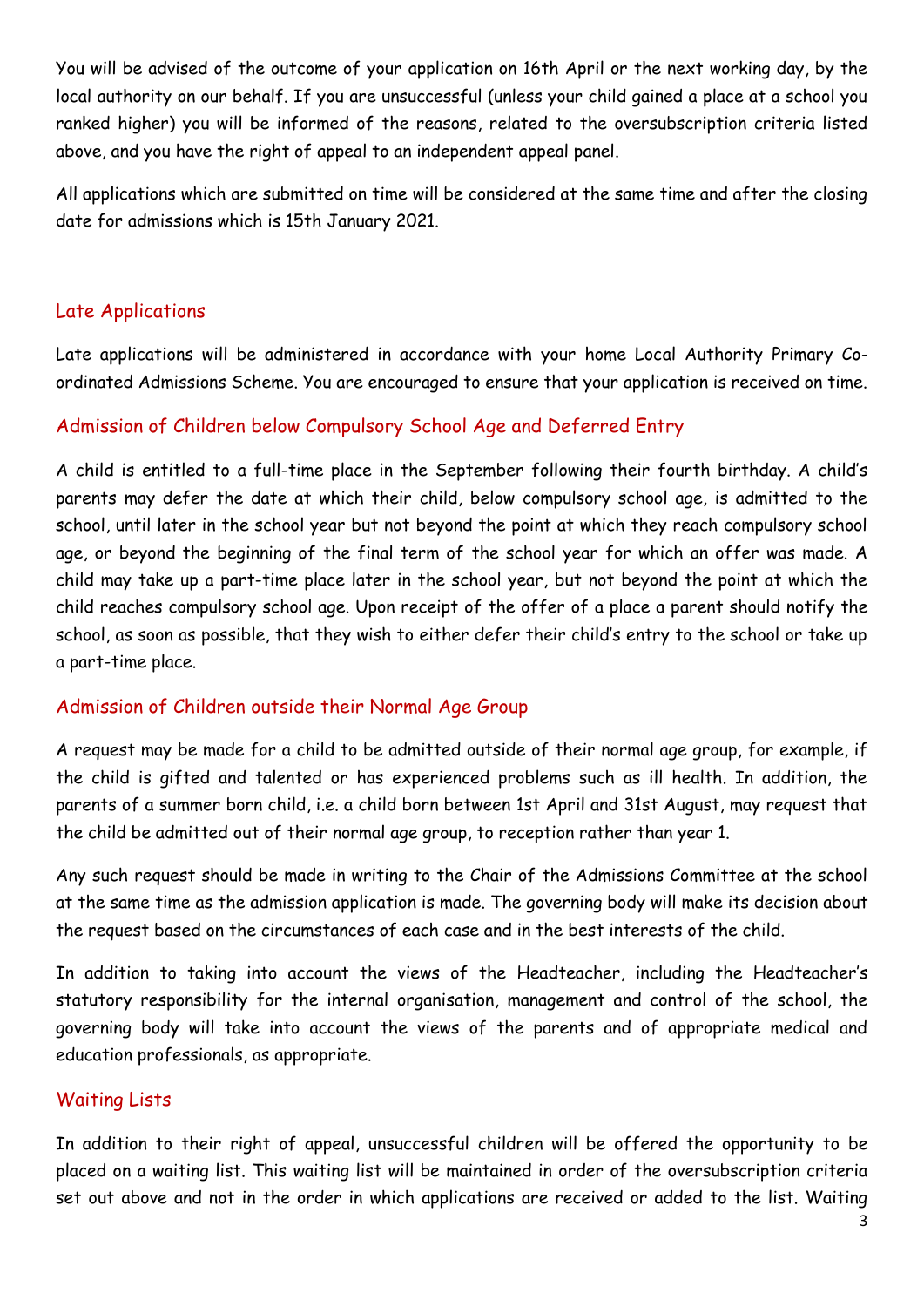lists for admission will operate throughout the school year. The waiting list will be held open until the last day of the Summer Term.

Inclusion in the school's waiting list does not mean that a place will eventually become available.

# In-Year Applications

An application can be made for a place for a child at any time outside the admission round and the child will be admitted where there are available places. Application should be made to the school by contacting the school office.

Where there are places available but more applications than places, the published oversubscription criteria, as set out above, will be applied.

If there are no places available, the child will be added to the waiting list (see above).

You will be advised of the outcome of your application in writing, and you have the right of appeal to an independent appeal panel.

# Fair Access Protocol

The school is committed to taking its fair share of children who are vulnerable and/or hard to place, as set out in locally agreed protocols. Accordingly, outside the normal admission round the governing body is empowered to give absolute priority to a child where admission is requested under any locally agreed protocol. The governing body has this power, even when admitting the child would mean exceeding the published admission number (subject to the infant class size exceptions).

# Nursery

For children attending the school's nursery, application to the reception class of the school must be made in the normal way, to the home local authority. Attendance at the school's nursery does not automatically guarantee that a place will be offered at the school.

**The governing body reserves the right to withdraw the offer of a place or, where a child is already attending the school the place itself, where it is satisfied that the offer or place was obtained by deception.**

#### Notes (*these notes form part of the oversubscription criteria*)

1. A Statement of Special Educational Needs is a statement made by the local authority under section 324 of the Education Act 1996, specifying the special educational provision for a child. An Education, Health and Care Plan is a plan made by the local authority under section 37 of the Children and Families Act 2014, specifying the special educational provision required for a child.

2. A 'looked after child' has the same meaning as in section 22(1) of the Children Act 1989, and means any child who is (a) in the care of a local authority or (b) being provided with accommodation by them in the exercise of their social services functions (e.g. children with foster parents) at the time of making application to the school.